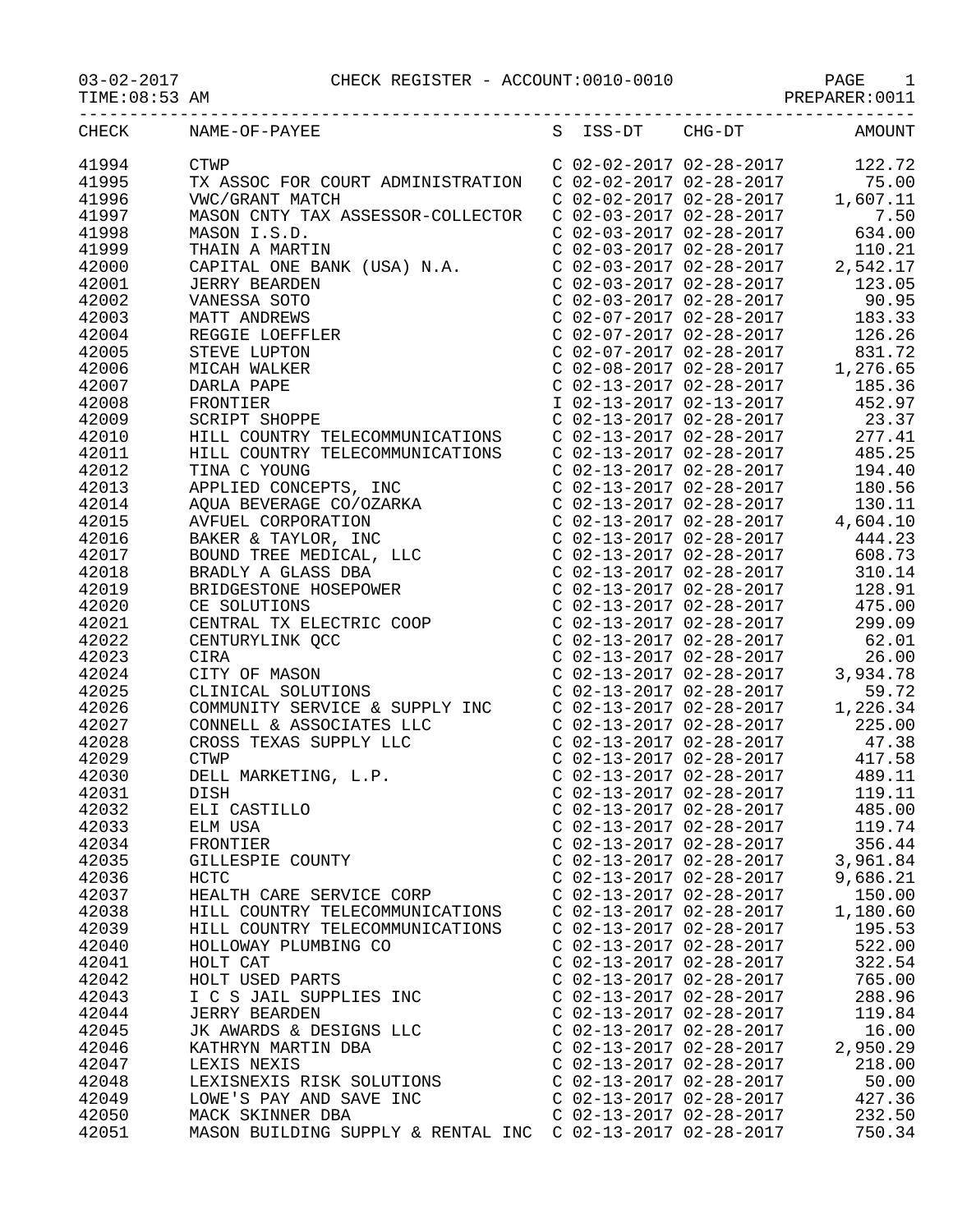| TIME: 08:53 AM |                                                                                                                                                                                                                                                                 |                                                                               |                                                                                                                                                                                                                                                                                                                                                                   |
|----------------|-----------------------------------------------------------------------------------------------------------------------------------------------------------------------------------------------------------------------------------------------------------------|-------------------------------------------------------------------------------|-------------------------------------------------------------------------------------------------------------------------------------------------------------------------------------------------------------------------------------------------------------------------------------------------------------------------------------------------------------------|
| CHECK          | NAME-OF-PAYEE                                                                                                                                                                                                                                                   | S ISS-DT CHG-DT                                                               | <b>AMOUNT</b>                                                                                                                                                                                                                                                                                                                                                     |
| 42052          |                                                                                                                                                                                                                                                                 |                                                                               |                                                                                                                                                                                                                                                                                                                                                                   |
| 42053          | MASON CNTY TAX ASSESSOR-COLLECTOR C 02-13-2017 02-28-2017 43.18<br>MASON CO CHAMBER OF COMMERCE C 02-13-2017 02-28-2017 75.00                                                                                                                                   |                                                                               |                                                                                                                                                                                                                                                                                                                                                                   |
| 42054          | MASON COUNTY LIBRARY                                                                                                                                                                                                                                            |                                                                               | $C$ 02-13-2017 02-28-2017 93.87                                                                                                                                                                                                                                                                                                                                   |
| 42055          | MASON COUNTY PUBLISHING CO INC C 02-13-2017 02-28-2017                                                                                                                                                                                                          |                                                                               | 578.95                                                                                                                                                                                                                                                                                                                                                            |
| 42056          |                                                                                                                                                                                                                                                                 |                                                                               |                                                                                                                                                                                                                                                                                                                                                                   |
| 42057          |                                                                                                                                                                                                                                                                 |                                                                               |                                                                                                                                                                                                                                                                                                                                                                   |
| 42058          |                                                                                                                                                                                                                                                                 |                                                                               |                                                                                                                                                                                                                                                                                                                                                                   |
| 42059          |                                                                                                                                                                                                                                                                 |                                                                               |                                                                                                                                                                                                                                                                                                                                                                   |
| 42060          |                                                                                                                                                                                                                                                                 |                                                                               |                                                                                                                                                                                                                                                                                                                                                                   |
| 42061          | MILLER UNIFORMS & EMBLEMS                                                                                                                                                                                                                                       | $C$ 02-13-2017 02-28-2017                                                     |                                                                                                                                                                                                                                                                                                                                                                   |
| 42062          |                                                                                                                                                                                                                                                                 |                                                                               |                                                                                                                                                                                                                                                                                                                                                                   |
| 42063          | MOORE'S AUTOMOTIVE<br>PAM BEAM<br>PARTS PLUS<br>PUNCHER TOWING & RECOVERY<br>QUILL CORPORATION                                                                                                                                                                  |                                                                               | $\begin{tabular}{lllllllllll} $\text{c} $02$--13$--2017$ & $02$--28$--2017$ & $56.71$ \\ $\text{c} $02$--13$--2017$ & $02$--28$--2017 & $161.31$ \\ $\text{c} $02$--13$--2017$ & $02$--28$--2017 & $1,311.50$ \\ $\text{c} $02$--13$--2017$ & $02$--28$--2017 & $1,500.00$ \end{tabular}$                                                                         |
| 42064          |                                                                                                                                                                                                                                                                 |                                                                               |                                                                                                                                                                                                                                                                                                                                                                   |
| 42065          |                                                                                                                                                                                                                                                                 |                                                                               |                                                                                                                                                                                                                                                                                                                                                                   |
| 42066          |                                                                                                                                                                                                                                                                 | C 02-13-2017 02-28-2017                                                       | 428.62                                                                                                                                                                                                                                                                                                                                                            |
| 42067          | RED DOOR BED & BREAKFAST                                                                                                                                                                                                                                        | $C$ 02-13-2017 02-28-2017                                                     | 140.00                                                                                                                                                                                                                                                                                                                                                            |
| 42068          | REGIONAL PUBLIC DEFENDER OFFICE/LUB I 02-13-2017 02-13-2017                                                                                                                                                                                                     |                                                                               | 1,000.00                                                                                                                                                                                                                                                                                                                                                          |
| 42069          |                                                                                                                                                                                                                                                                 | $C$ 02-13-2017 02-28-2017                                                     | 241.10                                                                                                                                                                                                                                                                                                                                                            |
| 42070          |                                                                                                                                                                                                                                                                 | $C$ 02-13-2017 02-28-2017                                                     | 217.64                                                                                                                                                                                                                                                                                                                                                            |
| 42071          |                                                                                                                                                                                                                                                                 |                                                                               | $C$ 02-13-2017 02-28-2017 2,170.00                                                                                                                                                                                                                                                                                                                                |
| 42072          |                                                                                                                                                                                                                                                                 |                                                                               | C 02-13-2017 02-28-2017 11,130.40                                                                                                                                                                                                                                                                                                                                 |
| 42073          |                                                                                                                                                                                                                                                                 | $C$ 02-13-2017 02-28-2017                                                     | 51.25                                                                                                                                                                                                                                                                                                                                                             |
| 42074          |                                                                                                                                                                                                                                                                 |                                                                               | 180.00                                                                                                                                                                                                                                                                                                                                                            |
| 42075          |                                                                                                                                                                                                                                                                 | C 02-13-2017 02-28-2017<br>C 02-13-2017 02-28-2017                            | 82.68                                                                                                                                                                                                                                                                                                                                                             |
| 42076          |                                                                                                                                                                                                                                                                 | $C$ 02-13-2017 02-28-2017                                                     | 23.50                                                                                                                                                                                                                                                                                                                                                             |
| 42077          |                                                                                                                                                                                                                                                                 | I 02-13-2017 02-13-2017                                                       | 1,746.50                                                                                                                                                                                                                                                                                                                                                          |
| 42078          |                                                                                                                                                                                                                                                                 | C 02-13-2017 02-28-2017                                                       | 65.15                                                                                                                                                                                                                                                                                                                                                             |
| 42079          | NUMBER SHELBIE SHAW<br>SCRIPT SHOPPE<br>SHELBIE SHAW<br>SOM FRNKA DBA<br>STROEHER & SON, INC.<br>T7 ENTERPRISES LLC DBA<br>TEXAS ASSN OF COUNTIES<br>TEXAS COMMUNICATIONS<br>TRI-STAR SERVICES<br>VILLARREAL LAW PLLC<br>WATSON AUTO PARTS INC<br>WEBER CHEVRON |                                                                               | 2,475.27                                                                                                                                                                                                                                                                                                                                                          |
| 42080          |                                                                                                                                                                                                                                                                 | C 02-13-2017 02-28-2017<br>C 02-13-2017 02-28-2017<br>C 02-13-2017 02-28-2017 | 466.00                                                                                                                                                                                                                                                                                                                                                            |
| 42081          | WEST CENTRAL WIRELESS<br>WHITSON COMMUNICATIONS INC<br>XEROX CORPORATION<br>ZESCH & PICKETT<br>PAYROLL CLEARING ACCOUNT                                                                                                                                         |                                                                               | 80.00                                                                                                                                                                                                                                                                                                                                                             |
| 42082          |                                                                                                                                                                                                                                                                 | $C$ 02-13-2017 02-28-2017                                                     | 220.57                                                                                                                                                                                                                                                                                                                                                            |
| 42083          |                                                                                                                                                                                                                                                                 | $C$ 02-13-2017 02-28-2017                                                     | 200.00                                                                                                                                                                                                                                                                                                                                                            |
| 42084          |                                                                                                                                                                                                                                                                 |                                                                               |                                                                                                                                                                                                                                                                                                                                                                   |
| 42085          | <b>CTWP</b>                                                                                                                                                                                                                                                     |                                                                               |                                                                                                                                                                                                                                                                                                                                                                   |
| 42086          | HILL COUNTRY TELECOMMUNICATIONS                                                                                                                                                                                                                                 |                                                                               | $\begin{array}{cccc} \texttt{C} & 02\texttt{-}14\texttt{-}2017 & 02\texttt{-}28\texttt{-}2017 & 109\texttt{,}056.63 \\ \texttt{C} & 02\texttt{-}15\texttt{-}2017 & 02\texttt{-}28\texttt{-}2017 & 316.22 \\ \texttt{C} & 02\texttt{-}15\texttt{-}2017 & 02\texttt{-}28\texttt{-}2017 & 331.78 \\ \texttt{C} & 02\texttt{-}15\texttt{-}2017 & 02\texttt{-}28\text$ |
| 42087          | <b>JANA RITTER</b>                                                                                                                                                                                                                                              |                                                                               |                                                                                                                                                                                                                                                                                                                                                                   |
| 42088          | LEXIS NEXIS                                                                                                                                                                                                                                                     | C 02-15-2017 02-28-2017                                                       | 164.00                                                                                                                                                                                                                                                                                                                                                            |
| 42089          | LOCAL GOVERNMENT SOLUTIONS LP                                                                                                                                                                                                                                   | $C$ 02-15-2017 02-28-2017                                                     | 1,114.00                                                                                                                                                                                                                                                                                                                                                          |
| 42090          | ACTIVE911 INC                                                                                                                                                                                                                                                   | C 02-15-2017 02-28-2017                                                       | 1,068.75                                                                                                                                                                                                                                                                                                                                                          |
| 42091          | CIRA                                                                                                                                                                                                                                                            | I 02-15-2017 02-15-2017                                                       | 26.00                                                                                                                                                                                                                                                                                                                                                             |
| 42092          | CO JUDGES/COMM ASSN OF TX                                                                                                                                                                                                                                       | C 02-15-2017 02-28-2017                                                       | 1,200.00                                                                                                                                                                                                                                                                                                                                                          |
| 42093          | HCTC                                                                                                                                                                                                                                                            | $C$ 02-15-2017 02-28-2017                                                     | 298.94                                                                                                                                                                                                                                                                                                                                                            |
| 42094          | SHELBIE SHAW                                                                                                                                                                                                                                                    | $C$ 02-15-2017 02-28-2017                                                     | 111.28                                                                                                                                                                                                                                                                                                                                                            |
| 42095          | STATE COMPTROLLER                                                                                                                                                                                                                                               | I 02-15-2017 02-15-2017                                                       | 100.00                                                                                                                                                                                                                                                                                                                                                            |
| 42096          | MASON VOLUNTEER FIRE DEPT.                                                                                                                                                                                                                                      | C 02-16-2017 02-28-2017                                                       | 500.00                                                                                                                                                                                                                                                                                                                                                            |
| 42097          | MICAH WALKER                                                                                                                                                                                                                                                    | C 02-17-2017 02-28-2017                                                       | 163.46                                                                                                                                                                                                                                                                                                                                                            |
| 42098          | LISTEN HERE! RECORDS, INC                                                                                                                                                                                                                                       | I 02-17-2017 02-17-2017                                                       | 400.00                                                                                                                                                                                                                                                                                                                                                            |
| 42099          | VICKIE MCMILLAN                                                                                                                                                                                                                                                 | I 02-17-2017 02-17-2017                                                       | 3,450.00                                                                                                                                                                                                                                                                                                                                                          |
| 42100          | ELI CASTILLO                                                                                                                                                                                                                                                    | $C$ 02-22-2017 02-28-2017                                                     | 720.00                                                                                                                                                                                                                                                                                                                                                            |
| 42101          | LUCY DELGADO                                                                                                                                                                                                                                                    | $C$ 02-22-2017 02-28-2017                                                     | 67.41                                                                                                                                                                                                                                                                                                                                                             |
| 42102          | CHRISTIE LEHMBERG                                                                                                                                                                                                                                               | $C$ 02-22-2017 02-28-2017                                                     | 32.00                                                                                                                                                                                                                                                                                                                                                             |
| 42103          | VITAL STATISTICS UNIT                                                                                                                                                                                                                                           | I 02-22-2017 02-22-2017                                                       | 15.00                                                                                                                                                                                                                                                                                                                                                             |
| 42104          | PAYROLL CLEARING ACCOUNT                                                                                                                                                                                                                                        | $C$ 02-27-2017 02-28-2017                                                     | 134,905.30                                                                                                                                                                                                                                                                                                                                                        |
| 42105          | BEAR GRAPHICS, INC                                                                                                                                                                                                                                              | I 02-27-2017 02-27-2017                                                       | 416.73                                                                                                                                                                                                                                                                                                                                                            |
| 42106          | 72 DEGREES AIR CONDITIONING HEATING I 02-27-2017 02-27-2017                                                                                                                                                                                                     |                                                                               | 138.25                                                                                                                                                                                                                                                                                                                                                            |
| 42107          | ABILENE MAINTENANCE SUPPLY                                                                                                                                                                                                                                      | I 02-27-2017 02-27-2017                                                       | 54.00                                                                                                                                                                                                                                                                                                                                                             |
| 42108          | AIR EVAC LIFETEAM                                                                                                                                                                                                                                               | I 02-27-2017 02-27-2017                                                       | 80.00                                                                                                                                                                                                                                                                                                                                                             |

42109 AR MANAGEMENT & SOLUTIONS LLC I 02-27-2017 02-27-2017 730.08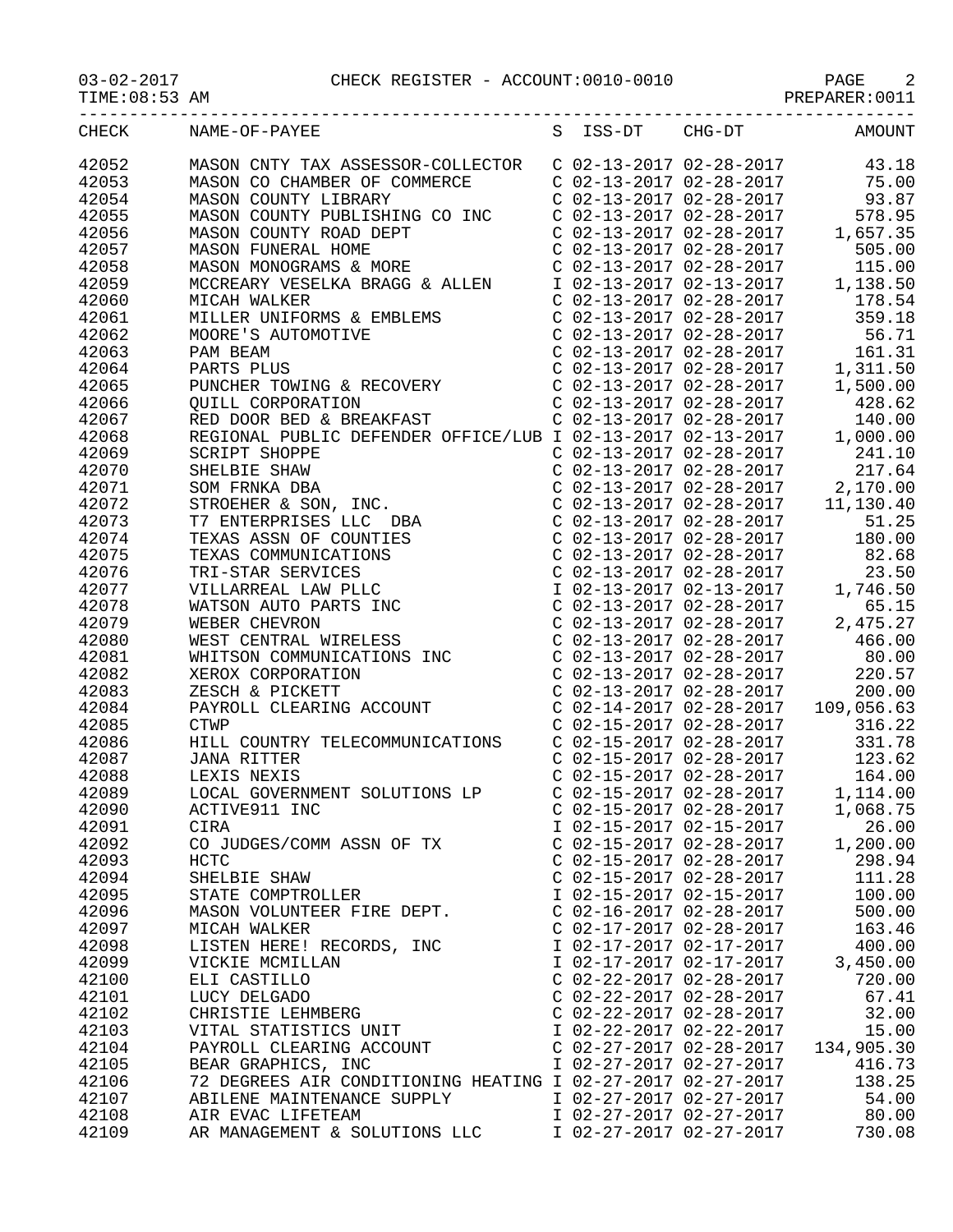## 03-02-2017 CHECK REGISTER - ACCOUNT:0010-0010 PAGE 3

|       |                                                                                                                                                                                                                                                                                                                                                                                                                                                                                                                                                   |                                                                                                                                                                                                                                                      | PREPARER: 0011                                                                                                                                                                                                                             |
|-------|---------------------------------------------------------------------------------------------------------------------------------------------------------------------------------------------------------------------------------------------------------------------------------------------------------------------------------------------------------------------------------------------------------------------------------------------------------------------------------------------------------------------------------------------------|------------------------------------------------------------------------------------------------------------------------------------------------------------------------------------------------------------------------------------------------------|--------------------------------------------------------------------------------------------------------------------------------------------------------------------------------------------------------------------------------------------|
| CHECK | NAME-OF-PAYEE                                                                                                                                                                                                                                                                                                                                                                                                                                                                                                                                     | S ISS-DT CHG-DT                                                                                                                                                                                                                                      | AMOUNT                                                                                                                                                                                                                                     |
| 42110 | BAKER & TAYLOR, INC<br>BOUND TREE MEDICAL, LLC<br>CATERPILLAR FINANCIAL SERVICES CORP I 02-27-2017 02-27-2017 3,619.65                                                                                                                                                                                                                                                                                                                                                                                                                            |                                                                                                                                                                                                                                                      |                                                                                                                                                                                                                                            |
| 42111 |                                                                                                                                                                                                                                                                                                                                                                                                                                                                                                                                                   |                                                                                                                                                                                                                                                      |                                                                                                                                                                                                                                            |
| 42112 |                                                                                                                                                                                                                                                                                                                                                                                                                                                                                                                                                   |                                                                                                                                                                                                                                                      | 3,619.65                                                                                                                                                                                                                                   |
| 42113 |                                                                                                                                                                                                                                                                                                                                                                                                                                                                                                                                                   |                                                                                                                                                                                                                                                      |                                                                                                                                                                                                                                            |
| 42114 |                                                                                                                                                                                                                                                                                                                                                                                                                                                                                                                                                   |                                                                                                                                                                                                                                                      |                                                                                                                                                                                                                                            |
| 42115 |                                                                                                                                                                                                                                                                                                                                                                                                                                                                                                                                                   |                                                                                                                                                                                                                                                      |                                                                                                                                                                                                                                            |
| 42116 |                                                                                                                                                                                                                                                                                                                                                                                                                                                                                                                                                   |                                                                                                                                                                                                                                                      |                                                                                                                                                                                                                                            |
| 42117 |                                                                                                                                                                                                                                                                                                                                                                                                                                                                                                                                                   |                                                                                                                                                                                                                                                      |                                                                                                                                                                                                                                            |
| 42118 |                                                                                                                                                                                                                                                                                                                                                                                                                                                                                                                                                   |                                                                                                                                                                                                                                                      |                                                                                                                                                                                                                                            |
| 42119 |                                                                                                                                                                                                                                                                                                                                                                                                                                                                                                                                                   |                                                                                                                                                                                                                                                      |                                                                                                                                                                                                                                            |
| 42120 | $\begin{tabular}{l c c c c c} \multicolumn{1}{c }{\texttt{CATER}}{\texttt{FINUNCIAL} & \texttt{SERVICES} & \texttt{CORP} & 1 & 02-27-2017 & 02-27-2017 & 3,619.65\\ \multicolumn{1}{c }{\texttt{CENTURYLINK} & \texttt{QCC}} & & & & & 1 & 02-27-2017 & 02-27-2017 & 79.22\\ \multicolumn{1}{c }{\texttt{CROS}}{\texttt{TRANS} & \texttt{SUPUTAL} & \texttt{AMERICA} & \texttt{LLC}$<br>CROSS TEXAS SUPPLY LLC<br>CTWP<br>DISH<br>DOUGLAS W FERGUSON DBA<br>ECKERT AUTOMATICS<br>FRONTIER<br>GLASS DOCTOR OF CENTRAL TEXAS<br>HI-LINE<br>HII-LINE |                                                                                                                                                                                                                                                      |                                                                                                                                                                                                                                            |
| 42121 |                                                                                                                                                                                                                                                                                                                                                                                                                                                                                                                                                   |                                                                                                                                                                                                                                                      |                                                                                                                                                                                                                                            |
| 42122 |                                                                                                                                                                                                                                                                                                                                                                                                                                                                                                                                                   |                                                                                                                                                                                                                                                      |                                                                                                                                                                                                                                            |
| 42123 | HI-LINE<br>HILL COUNTRY MEM HOSPITAL                                                                                                                                                                                                                                                                                                                                                                                                                                                                                                              |                                                                                                                                                                                                                                                      |                                                                                                                                                                                                                                            |
| 42124 | HOLT CAT                                                                                                                                                                                                                                                                                                                                                                                                                                                                                                                                          |                                                                                                                                                                                                                                                      |                                                                                                                                                                                                                                            |
| 42125 | K & H ELECTRICAL SERVICES                                                                                                                                                                                                                                                                                                                                                                                                                                                                                                                         |                                                                                                                                                                                                                                                      |                                                                                                                                                                                                                                            |
| 42126 | LOCAL GOVERNMENT SOLUTIONS LP<br>LUCIO MORA<br>MASON BANK                                                                                                                                                                                                                                                                                                                                                                                                                                                                                         |                                                                                                                                                                                                                                                      | I 02-27-2017 02-27-2017 241.00<br>I 02-27-2017 02-27-2017 298.30<br>I 02-27-2017 02-27-2017 12.00<br>I 02-27-2017 02-27-2017 217.88<br>I 02-27-2017 02-27-2017 2.610.00<br>I 02-27-2017 02-27-2017 1,275.00<br>I 02-27-2017 02-27-2017 118 |
| 42127 |                                                                                                                                                                                                                                                                                                                                                                                                                                                                                                                                                   |                                                                                                                                                                                                                                                      |                                                                                                                                                                                                                                            |
| 42128 | <b>MASON BANK</b>                                                                                                                                                                                                                                                                                                                                                                                                                                                                                                                                 |                                                                                                                                                                                                                                                      |                                                                                                                                                                                                                                            |
| 42129 | MASON CNTY TAX ASSESSOR-COLLECTOR                                                                                                                                                                                                                                                                                                                                                                                                                                                                                                                 |                                                                                                                                                                                                                                                      |                                                                                                                                                                                                                                            |
| 42130 | MASON COUNTY PUBLISHING CO INC                                                                                                                                                                                                                                                                                                                                                                                                                                                                                                                    |                                                                                                                                                                                                                                                      | 85.00                                                                                                                                                                                                                                      |
| 42131 |                                                                                                                                                                                                                                                                                                                                                                                                                                                                                                                                                   |                                                                                                                                                                                                                                                      |                                                                                                                                                                                                                                            |
| 42132 |                                                                                                                                                                                                                                                                                                                                                                                                                                                                                                                                                   |                                                                                                                                                                                                                                                      | $10227201702272017$<br>$1 02-27-2017 02-27-2017$<br>$1 02-27-2017 02-27-2017$<br>$1 02-27-2017 02-27-2017$<br>$1 08.65$<br>$1 02-27-2017 02-27-2017$<br>$80.00$                                                                            |
| 42133 |                                                                                                                                                                                                                                                                                                                                                                                                                                                                                                                                                   |                                                                                                                                                                                                                                                      |                                                                                                                                                                                                                                            |
| 42134 |                                                                                                                                                                                                                                                                                                                                                                                                                                                                                                                                                   | $\begin{array}{lllllll} 1&02-27-2011&02-27-2011\\ 1&02-27-2017&02-27-2017\\ 1&02-27-2017&02-27-2017\\ 1&02-27-2017&02-27-2017\\ 1&02-27-2017&02-27-2017\\ 1&02-27-2017&02-27-2017\\ 1&02-27-2017&02-27-2017 \end{array}$                             | 204.21                                                                                                                                                                                                                                     |
| 42135 |                                                                                                                                                                                                                                                                                                                                                                                                                                                                                                                                                   |                                                                                                                                                                                                                                                      | 70.00                                                                                                                                                                                                                                      |
| 42136 |                                                                                                                                                                                                                                                                                                                                                                                                                                                                                                                                                   |                                                                                                                                                                                                                                                      | 886.77                                                                                                                                                                                                                                     |
| 42137 |                                                                                                                                                                                                                                                                                                                                                                                                                                                                                                                                                   |                                                                                                                                                                                                                                                      | 202.04                                                                                                                                                                                                                                     |
| 42138 |                                                                                                                                                                                                                                                                                                                                                                                                                                                                                                                                                   |                                                                                                                                                                                                                                                      | 166.55                                                                                                                                                                                                                                     |
| 42139 |                                                                                                                                                                                                                                                                                                                                                                                                                                                                                                                                                   |                                                                                                                                                                                                                                                      | 126.33                                                                                                                                                                                                                                     |
| 42140 |                                                                                                                                                                                                                                                                                                                                                                                                                                                                                                                                                   | I 02-27-2017 02-27-2017                                                                                                                                                                                                                              | 617.14                                                                                                                                                                                                                                     |
| 42141 |                                                                                                                                                                                                                                                                                                                                                                                                                                                                                                                                                   |                                                                                                                                                                                                                                                      | I 02-27-2017 02-27-2017 396.00<br>I 02-27-2017 02-27-2017 80.00                                                                                                                                                                            |
| 42142 |                                                                                                                                                                                                                                                                                                                                                                                                                                                                                                                                                   |                                                                                                                                                                                                                                                      |                                                                                                                                                                                                                                            |
| 42143 |                                                                                                                                                                                                                                                                                                                                                                                                                                                                                                                                                   |                                                                                                                                                                                                                                                      | 188.30                                                                                                                                                                                                                                     |
| 42144 |                                                                                                                                                                                                                                                                                                                                                                                                                                                                                                                                                   |                                                                                                                                                                                                                                                      | 438.57                                                                                                                                                                                                                                     |
| 42145 |                                                                                                                                                                                                                                                                                                                                                                                                                                                                                                                                                   |                                                                                                                                                                                                                                                      | 140.52                                                                                                                                                                                                                                     |
| 42146 |                                                                                                                                                                                                                                                                                                                                                                                                                                                                                                                                                   |                                                                                                                                                                                                                                                      | 215.00                                                                                                                                                                                                                                     |
| 42147 | MASON COUNTY PUBLISHING CO INC<br>MASON SHORT STOP<br>MICAH WALKER<br>PAM BEAM<br>QUILL CORPORATION<br>RED DOOR BED & BREAKFAST<br>ROMCO EQUIPMENT CO<br>SAM'S CLUB<br>SHELBIE SHAW<br>SHEREE HARDIN<br>SUMMIT TRUCK GROUP<br>TINA C YOUNG<br>USOXO<br>V                                                                                                                                                                                                                                                                                          | $\begin{tabular}{lllllllllll} 1&02-27-2017&02-27-2017&8\\ 1&02-27-2017&02-27-2017&18\\ 1&02-27-2017&02-27-2017&43\\ 1&02-27-2017&02-27-2017&14\\ 1&02-27-2017&02-27-2017&21\\ 1&02-27-2017&02-27-2017&93\\ 1&02-28-2017&02-28-2017&\\ \end{tabular}$ | 930.00                                                                                                                                                                                                                                     |
| 42148 |                                                                                                                                                                                                                                                                                                                                                                                                                                                                                                                                                   |                                                                                                                                                                                                                                                      | 7.00                                                                                                                                                                                                                                       |
| 42149 | MASON COUNTY TITLE COMPANY<br>KATHRYN MARTIN DBA<br>REBEKAH WHITWORTH                                                                                                                                                                                                                                                                                                                                                                                                                                                                             |                                                                                                                                                                                                                                                      | 1,240.47<br>1,240.47<br>1,240.47<br>19.87 - 102-28-2017 - 2017                                                                                                                                                                             |
| 42150 |                                                                                                                                                                                                                                                                                                                                                                                                                                                                                                                                                   |                                                                                                                                                                                                                                                      |                                                                                                                                                                                                                                            |